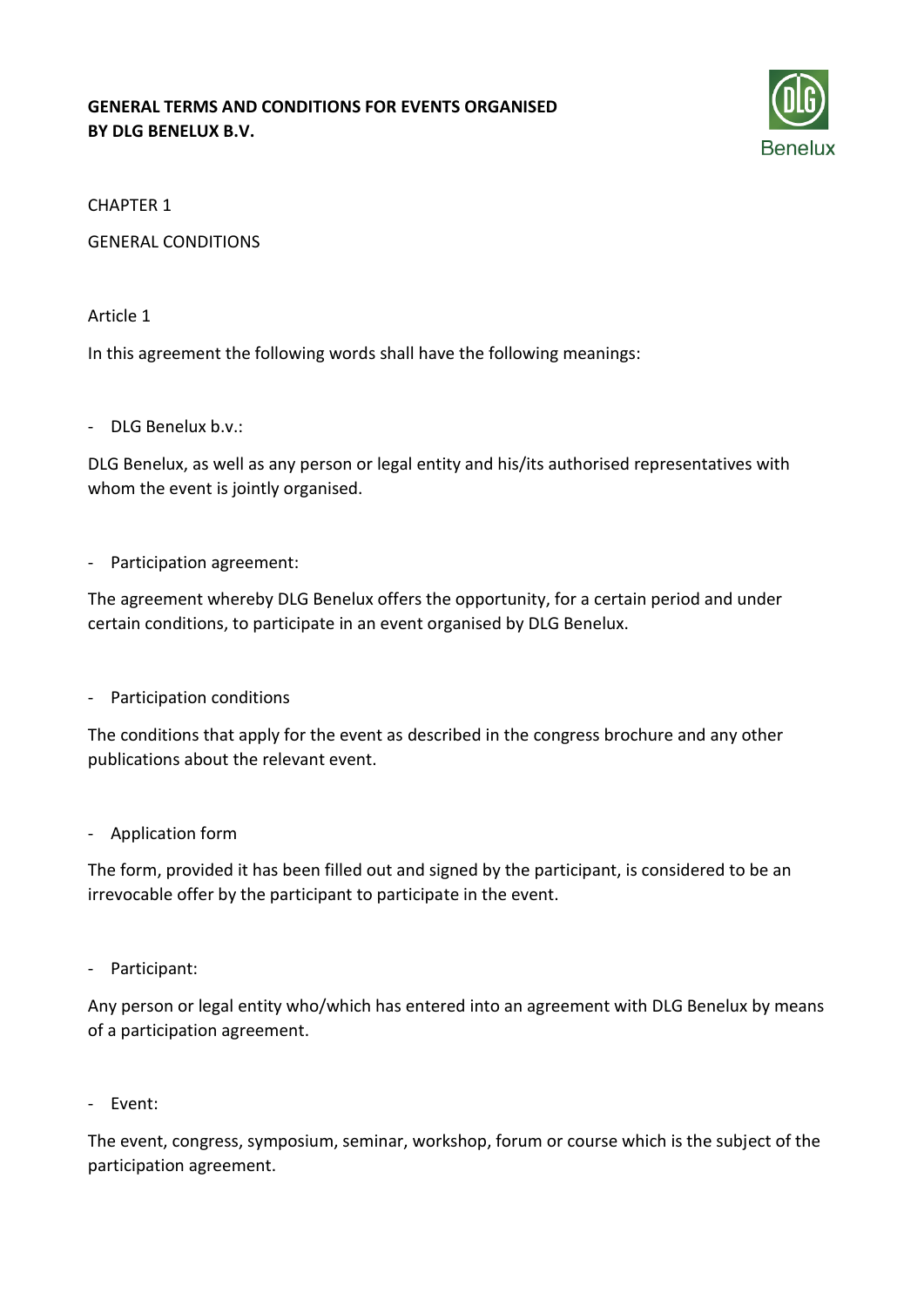- Costs of participation:

The fee which, under the terms of the participation agreement, the participant must pay DLG Benelux to participate in the event.

## Article 2

1. This agreement is deemed to be an integral part of the participation agreement for in the event as concluded between the participant and DLG Benelux.

2. Deviations from this agreement or the complete or partial exemption from any of the prohibitions or obligations specified in this agreement shall only apply if such deviation or exemption is stated in writing and signed by DLG Benelux, and/or if a supplementary agreement has been entered into.

3. Third parties who have not entered into a participation agreement cannot derive any rights from this agreement.

### CHAPTER 2

### GENERAL PROVISIONS REGARDING PARTICIPATION

### Article 3

1. The organisers reserve the right to alter the dates, times and site of the event as listed in the conditions of participation or to cancel the event at all times, if this is a consequence of exceptional circumstances which have arisen through no fault of their own, without this giving the participants any right whatsoever to claim compensation from the organisers for any damages, in whatever form or for whatever reason such damages may have arisen.

2. The special circumstances referred to in paragraph 1 include, but not limited to: insufficient interest on the part of participants, disagreement within the branches of industry concerned, acts of war, civil commotion, strikes or lockouts, shortage of labour, default or failure of suppliers, government action, intervention, law or regulation, military activity, act of God, fire or flood, which circumstances, in the opinion of DLG Benelux and after weighing the interests of all parties, could endanger the success of the event.

3. Changes in dates, times and site such as referred to above do not give participants the right to completely or partially cancel their applications.

4. In the case that event needs to be rescheduled due to the Covid-19 situation, the entire booking of the participant will be rolled over to the next edition.

5. Under no circumstances can a participant claim any right to compensation from DLG Benelux for damages as a result of a decision such as described in paragraph 1 of this article.

6. If the event includes both a congress and a trade fair, these will be considered two separate events. They can never be regarded as one event. Cancellation of one event shall not give the participant any rights regarding the other event.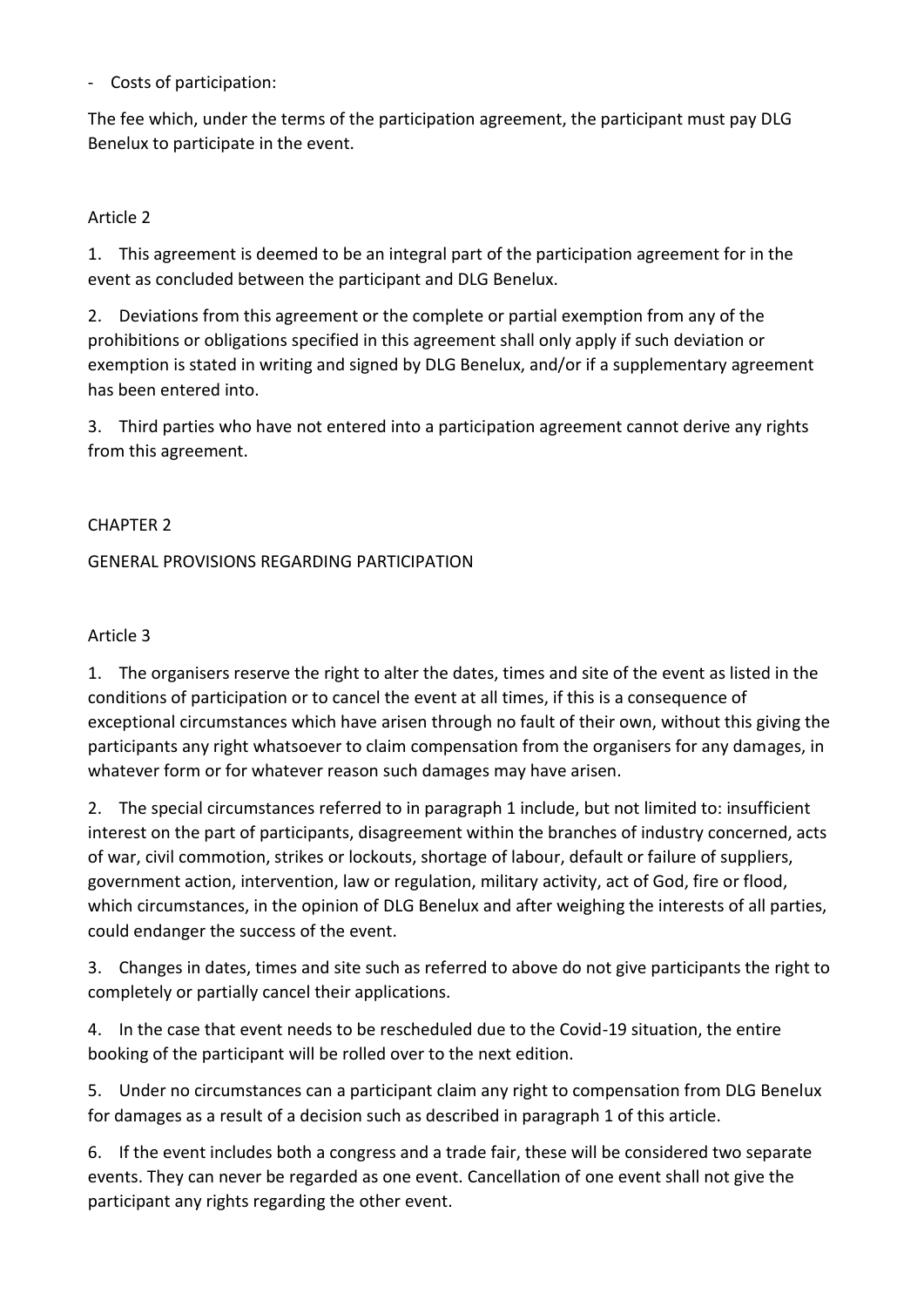7. DLG Benelux reserves the right to ask any additional information from visitors and participants.

8. In the case of cancellation at his own request, the participant is obliged to reimburse any other costs incurred by DLG Benelux. The participant cannot claim compensation for any loss suffered directly or indirectly as a result of the provisions in this article.

## CHAPTER 3

# PARTICIPATION

# Article 4

1. During the agreed period the participant has the right of access to the space in which the event is held. This right is granted through a participant's badge. The participant's badge is strictly personal.

2. Moreover, the participant has the right to receive the congress proceedings, if published, of the relevant event.

3. Moreover, the participant has the right to attend any other joint sessions, if organised during the event, such as lunches, coffee and tea breaks, receptions, dinners and trips, unless DLG Benelux has determined that participating in one of the above events is not free of charge. If the participant pays for these additional costs he may also attend these extra sessions.

4. The participant has the right of access to the trade fair, which may or may not be open to the public, (including a free copy of the catalogue), provided that this trade fair coincides with the event, and is held in the same complex and for the same target group.

5. In the case of cancellation at his own request, the participant is obliged to reimburse any other costs incurred by DLG Benelux. The participant cannot claim compensation for any loss suffered directly or indirectly as a result of the provisions in this article.

6. If the participant does not attend the event, he will retain his right to receive the congress proceedings, provided that DLG Benelux has received the full amount due for participation.

7. By entering the event or program, you enter an area where photography, audio, and video recording may occur. You consent to interview(s), photography, audio recording, video recording and its/their release, publication, exhibition, or reproduction to be used for news, web casts, promotional purposes, advertising, inclusion on websites, social media, or any other purpose by DLG Benelux and its affiliates and representatives. Images, photos and/or videos may be used to promote similar DLG Benelux events in the future, highlight the event and exhibit the capabilities of DLG Benelux.

8. By entering the event or program, you release DLG Benelux, its officers and employees, and each and all persons involved from any liability connected with the taking, recording, digitizing, or publication and use of interviews, photographs, computer images, video and/or or sound recordings.

9. By entering the event premises, you waive all rights you may have to any claims for payment or royalties in connection with any use, exhibition, streaming, web casting, televising, or other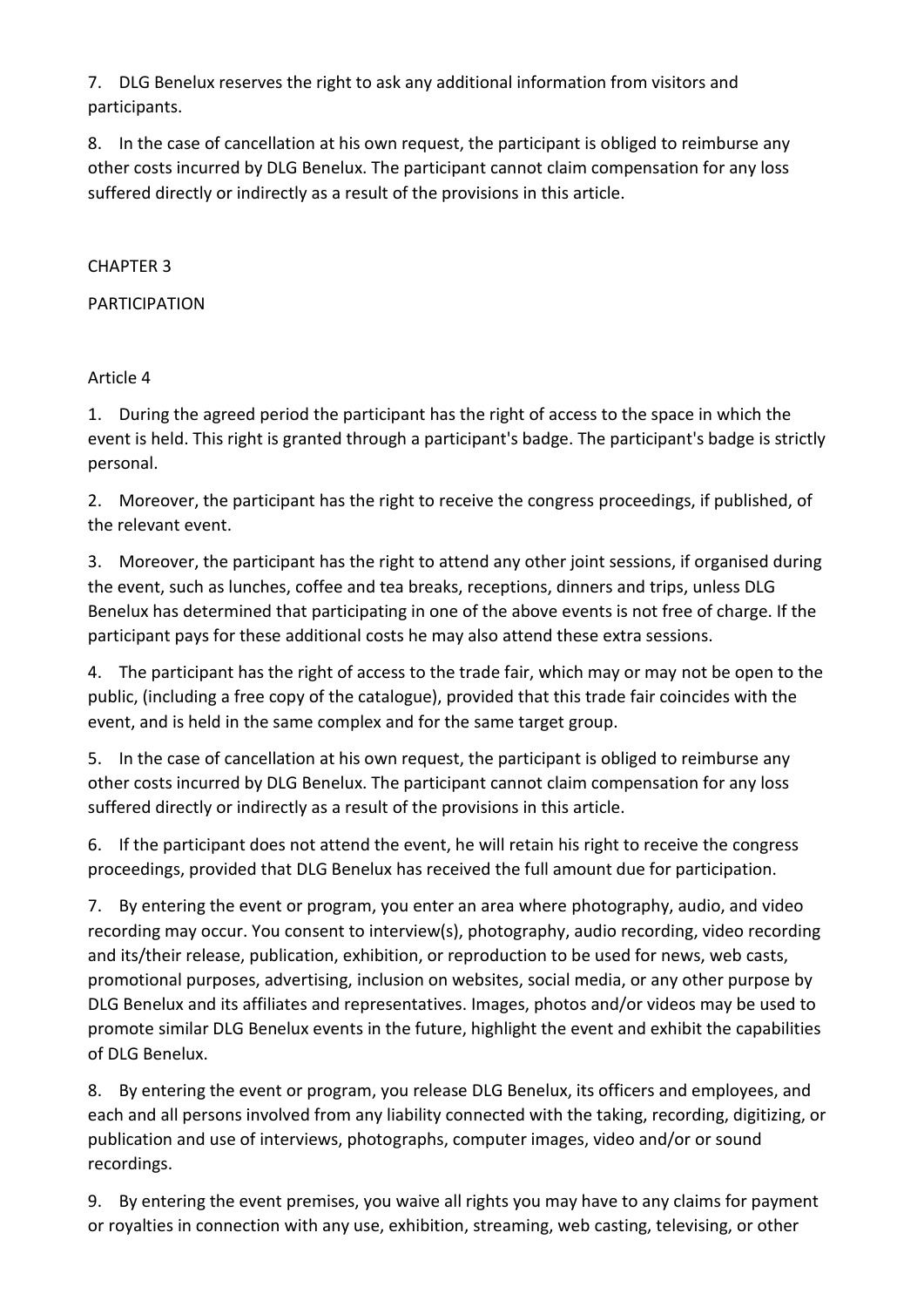publication of these materials, regardless of the purpose or sponsoring of such use, exhibiting, broadcasting, web casting, or other publication irrespective of whether a fee for admission or sponsorship is charged. You also waive any right to inspect or approve any photo, video, or audio recording taken by DLG Benelux or the person or entity designated to do so by DLG Benelux.

You have been fully informed of your consent, waiver of liability, and release before entering the event.

### CHAPTER 4

### APPLICATION/PAYMENT/CANCELLATION

### Article 5

1. The application to participate in an event must be submitted on an application form which is made available to the participant. If this form is signed by an employee who is not empowered to commit the participant concerned, DLG Benelux will consider this to be the signature of an authorised person and will therefore require the participant to accept any and all consequences arising from this application.

2. Filling out, signing and submitting the application form is deemed to be an irrevocable offer by the participant to participate in the event. This offer shall be deemed accepted by DLG Benelux as soon as DLG Benelux receives a signed agreement of participation from the applicant.

3. Where appropriate DLG Benelux may decide to offer the participant the possibility to choose between participation for the duration of the entire event or only a part thereof. In such cases, the participant can make his choice known on the application form and the provisions in paragraph 1. and 2. of this article shall also apply.

4. In exceptional cases, the organisers may decide that an application will not be accepted.

## Article 6

1. The participation fee is payable in one instalment;

a. 100% of the amount for participation within 14 days of the date of the invoice.

b. If the participation agreement is dated less than 14 days before the start of the event, the due amount is payable immediately, or must have been received by the organisers before the first day of the event.

2. In exceptional cases the organiser can decide to offer a discount for early bookings.

3. The participant is liable for all fees payable to DLG Benelux regarding his participation, irrespective whether or not these costs were occasioned by the participant himself of by third parties on his behalf.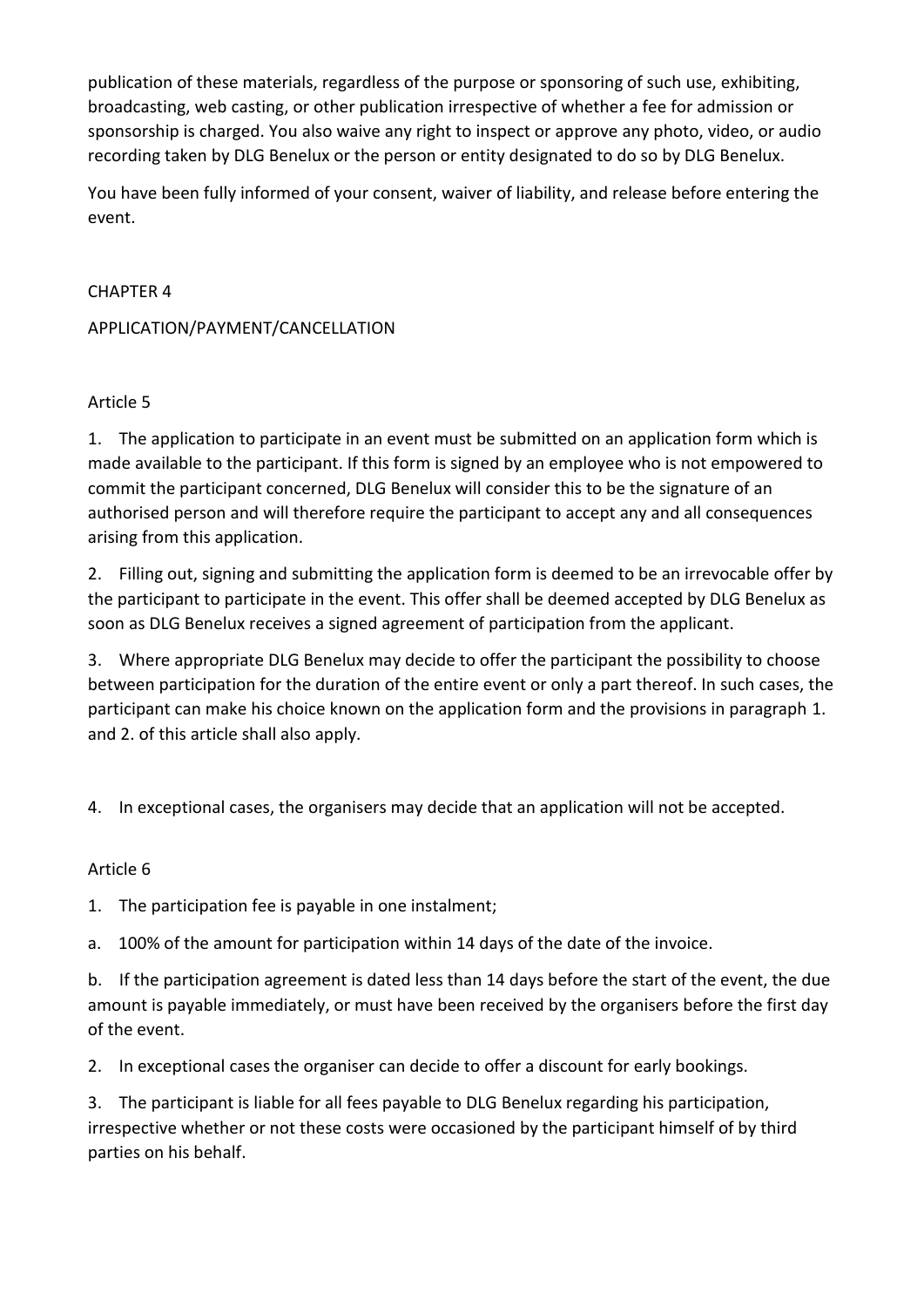4. If any amount due to DLG Benelux is not paid on time, the statutory interest will be charged as from the date on which the debt becomes due and payable. Collection costs will be charged to the participant, whereby the out-of-court collection costs are set at 15% of the principal amount.

5. DLG Benelux is entitled to set off payments made in respect of participation to reduce still unpaid claims against the participant arising from previous participation.

6. If a participant has not paid the amounts due within the specified period, the organisers retain the right to refuse him access to the event, without prejudice to the organiser's right to claim full payment of these amounts.

7. In the situation as referred to under paragraph 6 of this article, no restitution can be claimed of amounts already paid.

8. Payments which the participant claims he is due from DLG Benelux may not be offset against the payments which are owed to DLG Benelux by the participant. Neither can the participant claim a right to suspend performance in respect of such payments.

## Article 7

An application cannot be withdrawn or altered unilaterally by the participant. If a participant wishes to cancel a previously submitted application, a written request to this effect must be sent to the organisers by registered post. The organisers may grant a request for cancellation of the application as long as the participant has fulfilled payment of the cancellation charges as follows:

1. - If the application is cancelled before April 15th, 2022, the participant will receive a full refund of the participation fees paid to DLG Benelux minus administration costs of  $\epsilon$  100.

- 100% of the participation fee if the application is cancelled after April 15th, 2022.

2. In the case of cancellation, the participant is entitled to send a substitute. A written request to this effect should be sent to the organisers. This substitute must be an employee or official of the same company or organisation as the participant.

3. DLG Benelux is entitled to withdraw the participant's badge at any time and to deny the person concerned access to the event.

4. If, at any time after entering into the participation agreement, the participant is declared bankrupt or a petition is filed for the suspension of payments, the participation agreement shall be dissolved immediately through the mere occurrence of any of the said events and the participant is liable to payment of the full fee for the event, without prejudice to DLG Benelux's right to claim costs, damages and interest.

CHAPTER 5

PROHIBITORY PROVISIONS

Article 8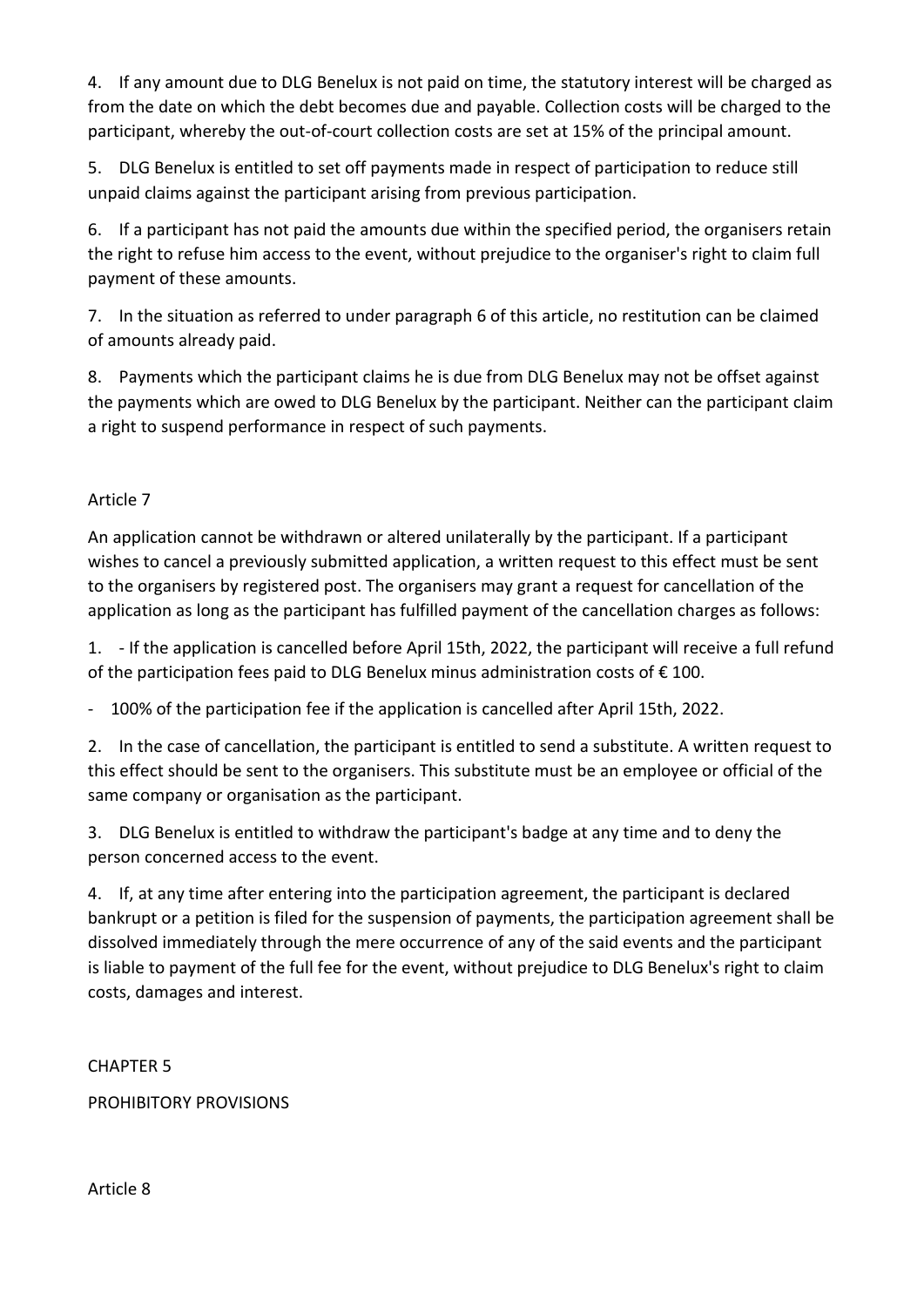Without the written permission of or on behalf of the organisers, the participant is not permitted to:

1. Conduct a survey amongst the visitors and participants of the event within the complex used for the event or on the surrounding grounds or premises.

2. Carry out activities which, in the opinion of the organisers, cause damage or negatively affect the event as a collective manifestation, even if these activities are not directed at one or more specific participants or groups thereof. All this insofar as the activities cannot be regarded as customary in normal competitive relationships.

CHAPTER 6

INSURANCE / LIABILITY

### Article 9

1. The organisers, managers, their authorised representatives and the staff of the complex or event cannot be held liable for any damages, of whatever nature, occurring as a result of damage to or loss of goods, nor for any damages arising from any other defects in the accommodation or the surrounding grounds, nor for any damage to goods or persons arising from any cause whatsoever, if and insofar as such damage or loss is not covered by third party liability insurance taken out by the organisers.

2. The participant is liable for and is obliged to take out insurance against all damage of whatsoever nature or harm occasioned to persons working for the organisers and/or the staff working in the complex, and he is required to indemnify the organisers and the staff of the complex from all claims which others may exercise against the organisers and/or the staff of the complex.

3. DLG Benelux is not liable for any damage, of whatsoever nature and under whatever title, suffered directly or indirectly by the participant, including consequential losses and damage as a result of theft, vandalism or whatever other cause, if such damage is caused by third parties.

4. The participant shall indemnify DLG Benelux against all claims made by third parties for damage, of whatsoever nature and under whatever title, caused by the participant himself.

CHAPTER 7

MAINTAINING ORDER

#### Article 10

1. The organisers are entitled, without any legal intervention, to take one or more of the following steps and measures, if necessary at the expense of the participant, against any participant who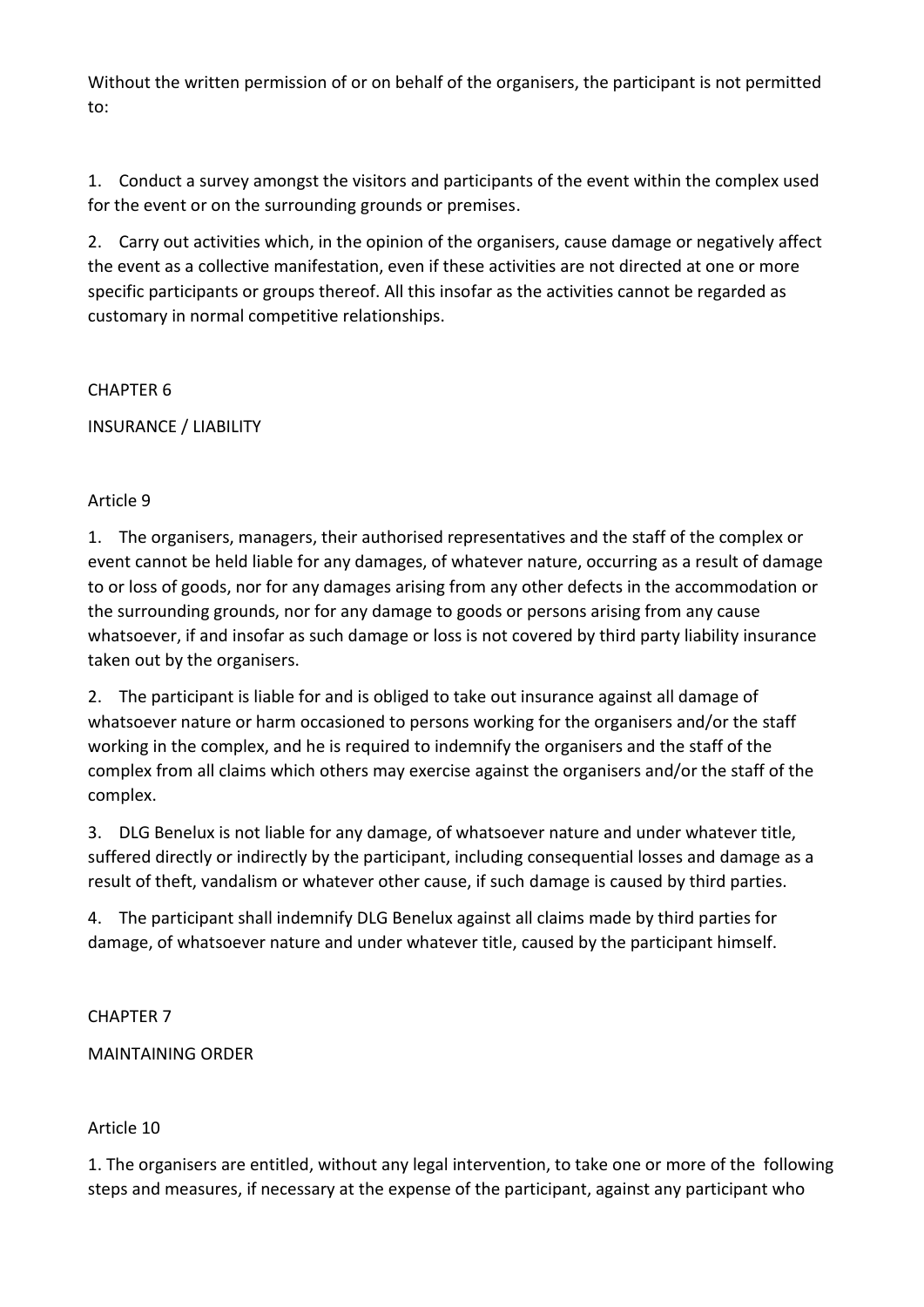acts contrary to any of the provisions of this agreement or the participation conditions or who fails to comply with any instruction issued by or on behalf of the organisers:

a. to withdraw the participator's badge issued to him and to deny that person involved access to the event with immediate effect.

b. to exclude the participant involved from participation in any events to be organised in the future.

### CHAPTER 8

SPECIAL PROVISIONS

## Article 11

If the participant fails to comply with any regulations, conditions or instructions DLG Benelux has given or will give, then DLG Benelux is entitled to take the necessary measures at the expense and risk of the participant, to ensure that such regulations, conditions or instructions will be fulfilled, or to exclude the participating organisation from the event.

### Article 12

1. DLG Benelux can accept no liability for damage or loss, under whatever name, whether suffered directly or indirectly by the participant, including damage due to theft, destruction or whatever other cause, if this damage or loss is caused by third parties.

2. The participant shall indemnify DLG Benelux against all claims from third parties, for damage or loss, under whatever name, caused by the participant himself.

## Article 13

In the case of events which, in accordance with the participation agreement, are subject to special conditions, these conditions are deemed to be incorporated into this agreement. Insofar as they are in conflict with or deviate from this agreement, the provisions of the special conditions shall prevail.

#### Article 14

If the provisions of this agreement are in conduct with or deviate from the conditions stated on the application form, then, if this application resulted in a participation agreement, the conditions of the application shall prevail.

Alterations and additions made by the participant himself will only be valid if these have the express written approval of DLG Benelux.